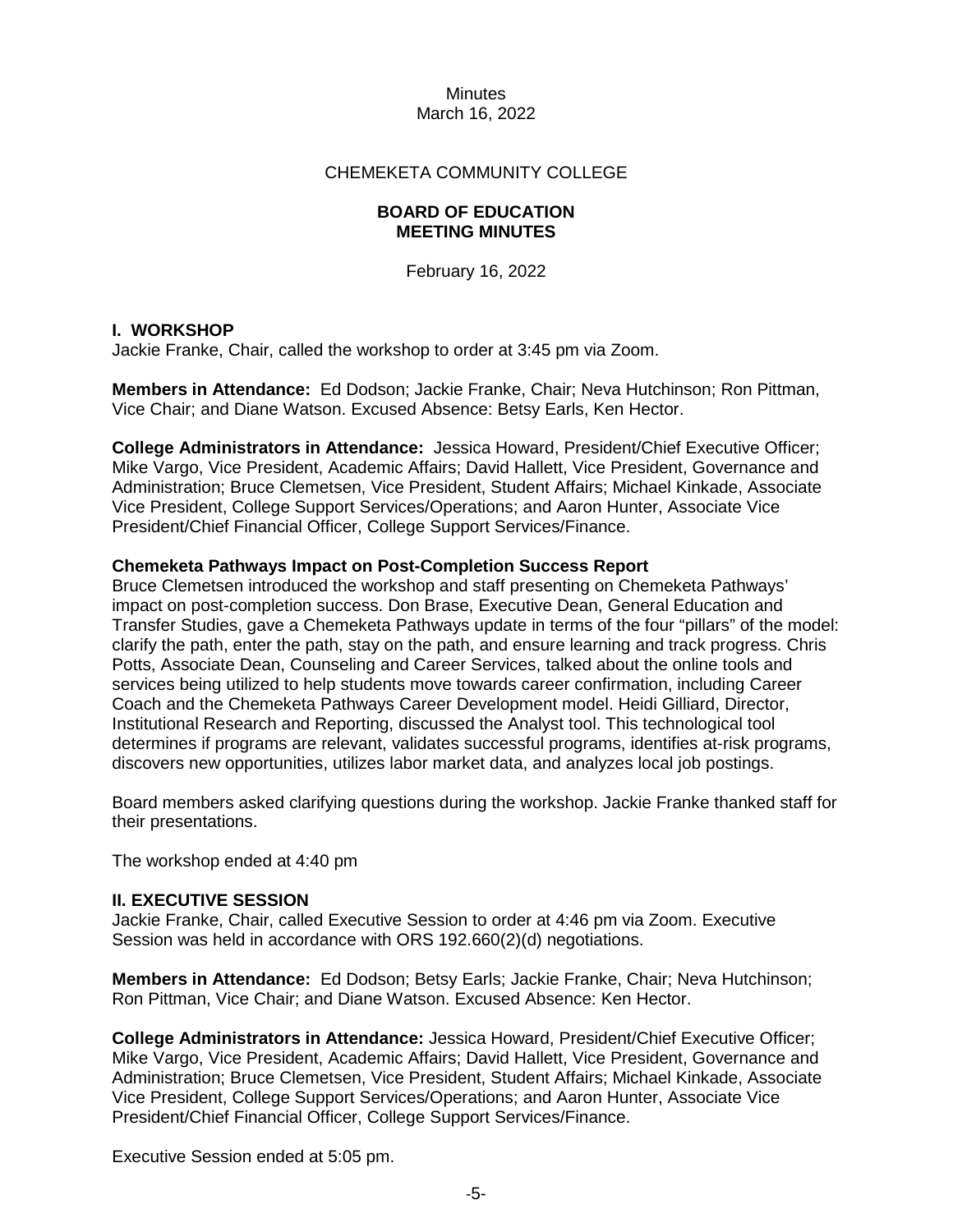Meeting Minutes Chemeketa Board of Education February 16, 2022 Page 2

### **III. ADMINISTRATION UPDATES**

Jackie Franke, Chair, called the meeting to order at 5:05 pm via Zoom.

**Members in Attendance:** Ed Dodson; Betsy Earls; Jackie Franke, Chair; Ken Hector; Neva Hutchinson; Ron Pittman, Vice Chair; and Diane Watson. Excused Absence: Ken Hector.

**College Administrators in Attendance:** Jessica Howard, President/Chief Executive Officer; Mike Vargo, Vice President, Academic Affairs; David Hallett, Vice President, Governance and Administration; Bruce Clemetsen, Vice President, Student Affairs; Michael Kinkade, Associate Vice President, College Support Services/Operations; and Aaron Hunter, Associate Vice President/Chief Financial Officer, College Support Services/Finance.

Updates were discussed with the board regarding upcoming events, Northwest Innovations, the recent Association of Community College Trustees (ACCT) legislative summit visits, the approach for spring term, applied baccalaureate efforts, the impending transfer agreement with Western Oregon University (WOU), the college's accreditation report, the promotion of civil discourse promoted by the Associated Students of Chemeketa (ASC), the federal funds extension application, the tuition and fee proposal, and agenda preview.

A recess was taken at 5:44 pm.

# **IV. REGULAR SESSION**

# **A. CALL TO ORDER**

Jackie Franke, Chair, reconvened the board meeting at 6:02 pm.

# **B. PLEDGE OF ALLEGIANCE**

#### **C. CHEMEKETA LAND ACKNOWLEDGEMENT**

Jackie Franke read the land acknowledgement.

#### **D. ROLL CALL**

**Members in Attendance:** Ed Dodson; Betsy Earls; Jackie Franke, Chair; Neva Hutchinson; Ron Pittman, Vice Chair; and Diane Watson. Excused Absence: Ken Hector

**College Administrators in Attendance:** Jessica Howard, President/Chief Executive Officer; Mike Vargo, Vice President, Academic Affairs; David Hallett, Vice President, Governance and Administration; Bruce Clemetsen, Vice President, Student Affairs; Michael Kinkade, Associate

Vice President, College Support Services/Operations; and Aaron Hunter, Associate Vice President/Chief Financial Officer, College Support Services/Finance.

**Board Representatives in Attendance**: Josh Wray, Associated Students of Chemeketa (ASC), Steve Wolfe, Chemeketa Faculty Association (CFA); Aaron King, Chemeketa Classified Association (CCA); and Megan Cogswell, Chemeketa Exempt Association (CEA).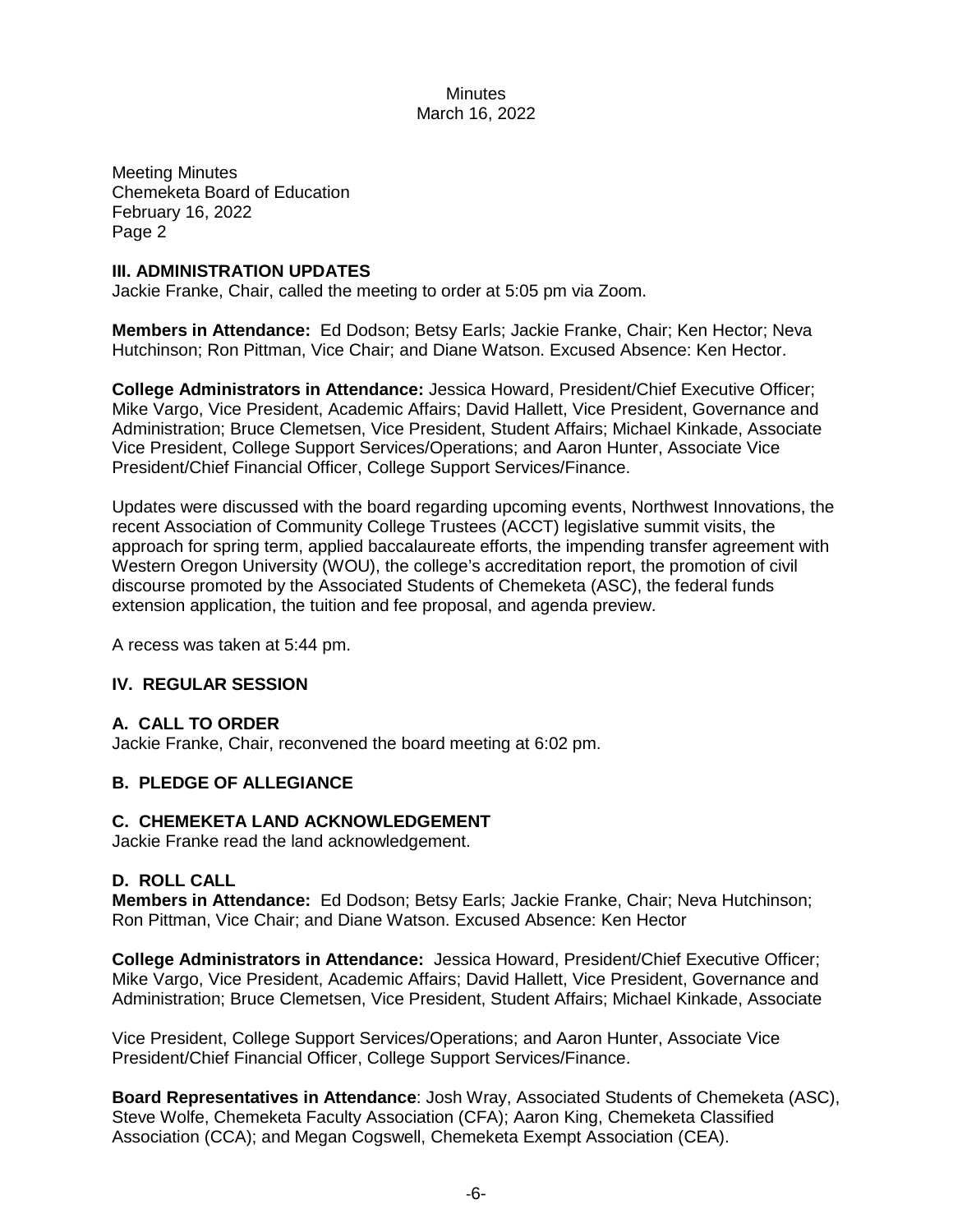Meeting Minutes Chemeketa Board of Education February 16, 2022 Page 3

# **E. COMMENTS FROM THE PUBLIC**

None.

# **F. APPROVAL OF MINUTES**

Ed Dodson moved and Diane Watson seconded a motion to approve the College Board of Education minutes from January 19, 2022.

The motion CARRIED.

## **G. REPORTS**

#### **Reports from the Associations**

Josh Wray, Associated Students of Chemeketa, said the report stands as written and noted that there was a typo under civil discourse and the word should be "civil."

Steve Wolfe, Chemeketa Faculty Association, said the report stands as written and highlighted the work of Phil LaVine, Instructor, and the Agribusiness Management program

Aaron King, Chemeketa Classified Association (CCA), added a brief amendment to the report. The college and the CCA have come to their first tentative agreement underneath the current bargaining sessions.

Megan Cogswell, Chemeketa Exempt Association, said the report stands as written.

#### **Reports from the College Board of Education**

Ed Dodson virtually attended five Oregon Community College Association (OCCA) legislative meetings, Representative Kurt Schrader's town hall meeting and community leaders' roundtable, the all-staff meeting, a quarterly meeting with Jessica, the Budget Committee orientation, the Chemeketa Parent Resource Center opening, the OCCA board forum and meeting, and the paramedic graduation.

Neva Hutchinson attended the Budget Committee orientation, the all-staff meeting, the ASCETA review session, the paramedic graduation, and a quarterly meeting with Jessica.

Ron Pittman attended the SAIF Agri-Business banquet; the ACCT legislative summit preparation meeting; the congressional visit planning meeting; virtual legislative visits with Senator Ron Wyden, Representative Susan Bonamici, and Senator Jeff Merkley; a quarterly meeting with Jessica; the Budget Committee orientation; agenda review; McMinnville Chamber greeters; and a meeting with Paul Davis and Danielle Hoffman for a Yamhill Valley Campus (YVC) update.

Diane Watson attended the Polk Leadership Town Hall with Representative Kurt Schrader; the all-staff meeting; the ACCT legislative summit preparation meeting; the Budget Committee orientation; the paramedic graduation; the congressional visit planning meeting; and virtual legislative visits with Representative Kurt Schrader, Senator Ron Wyden, Representative Susan Bonamici, and Senator Jeff Merkley.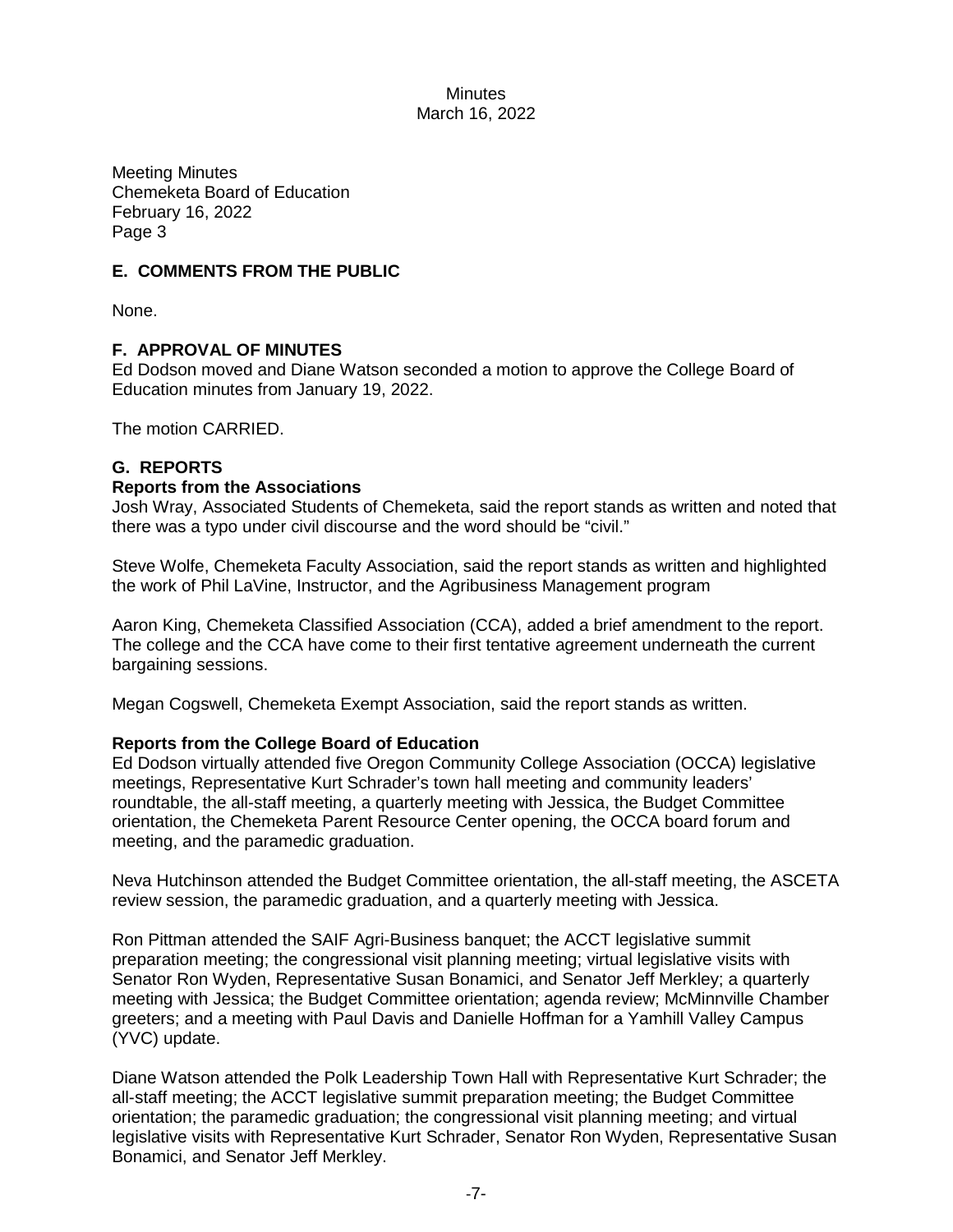Meeting Minutes Chemeketa Board of Education February 16, 2022 Page 4

Betsy Earls attended the Chemeketa Parent Resource Center Opening virtually, a quarterly meeting with Jessica, and the Budget Committee orientation.

Jackie Franke attended the SAIF Agri-Business banquet, the Keizer First Citizen banquet, a quarterly meeting with Jessica, two East Salem Rotary meetings, the paramedic graduation, the Mid-Willamette Valley Council of Governments (MWVCOG) award planning meeting, the Chemeketa Parent Resource Center Opening, the Budget Committee orientation, and agenda review.

## **H. INFORMATION**

## **Results of 2020 Certification and Licensure Examinations**

Marshall Roache, Executive Dean, Career and Technical Education, highlighted the apprenticeship program and the apprentices who received their journey cards, the national certification rates for the EMT/paramedic program, and the college's nursing program, which was rated number one in the state last year in terms of NCLEX exam pass rates.

Holly Nelson, Executive Dean, Regional Education and Academic Development, highlighted the medical assisting program pass rates and national certifications, and noted that class sizes are starting to increase as the college transitions back from the COVID-19 pandemic.

#### **College Policy BP #5141—Deceased Student Policy**

This new policy clarifies the procedures for handling college notifications and associated record keeping for students in the event a student passes away.

#### **Naming of the Softball Field**

This is a proposal to name the women's softball field after Cassie Belmodis, a 37-year employee, former dean, and recent retiree. Cassie was Chemeketa's first women's softball coach who started the softball program over 20 years ago, led the development of the women's softball field, and was the all-time winningest coach in any sport in the college's history. Cassie played an extraordinary role in shaping what is now the women's softball field, and she gave life and meaning to that space with college-wide original programs that she created. Chemeketa would like to honor Cassie by naming this venue the Belmodis field after Cassie and all her contributions to the college and its students.

Ed Dodson made a motion and Ron Pittman seconded to move this action item from the consent calendar to an immediate vote.

The motion CARRIED.

Betsy Earls moved and Neva Hutchinson seconded approval of the naming of the softball field in honor of Cassie Belmodis.

A video recognizing Cassie was shared. Cassie thanked the board members, staff, colleagues and all involved with a heartfelt thank you. Staff and board members thanked Cassie for all that she did.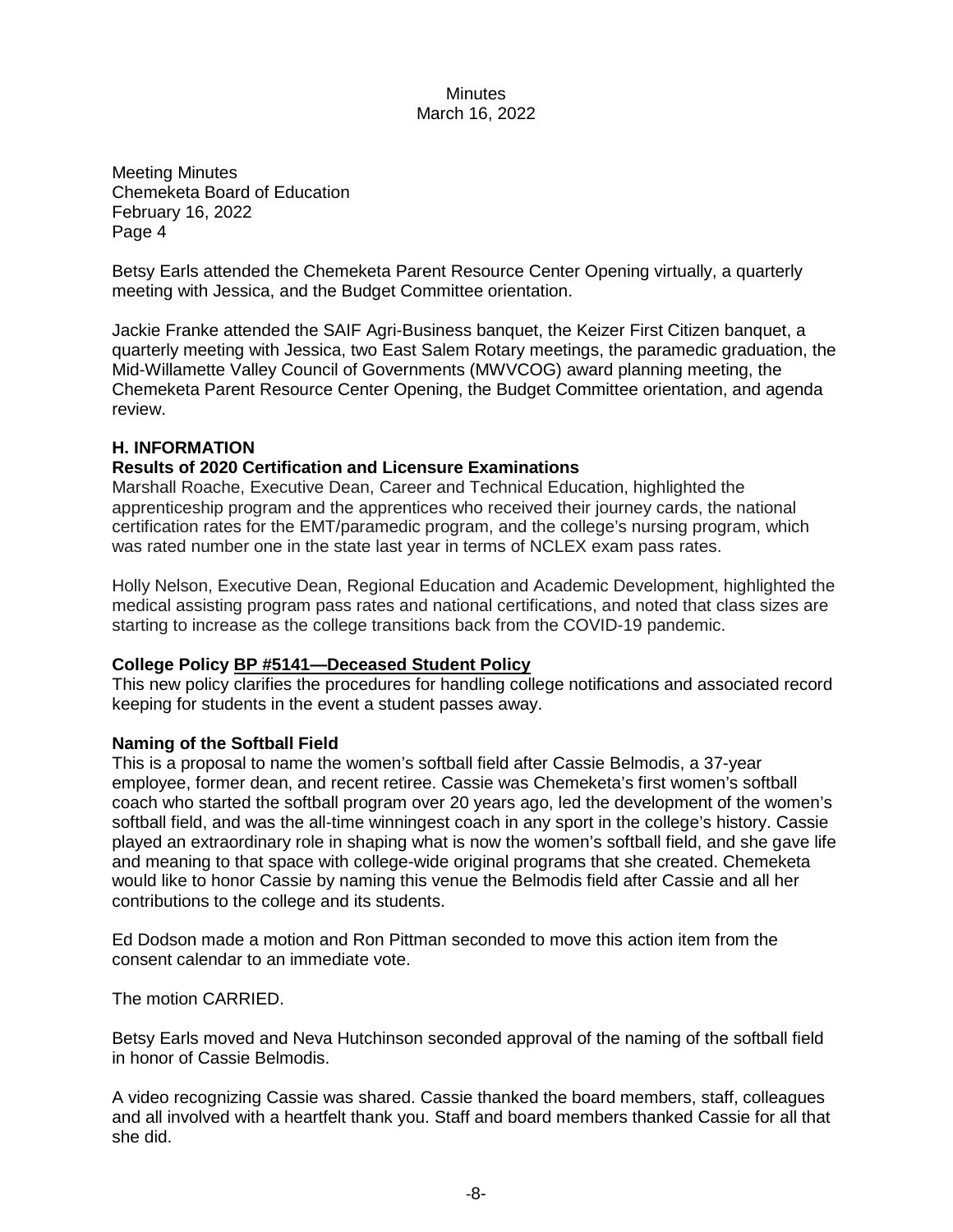Meeting Minutes Chemeketa Board of Education February 16, 2022 Page 5

## **Healthcare Billing Certificate of Completion/Healthcare Coding Certificate of Completion**

Sandi Kellogg, Dean, Health Sciences, discussed the Healthcare Billing Certificate program and the new one-year certificates in coding and billing. Once students complete the program they can sit for a national exam and become certified coders or billers. The board will be asked to approve these credentials at the March board meeting.

## **I. STANDARD REPORTS**

#### **Personnel Report**

Alice Sprague, Associate Vice President of Human Resources, said the report stands as written and provided a few highlights. In the new hire section, four of the seven individuals are funded in self-support positions.

#### **Budget Status Reports**

Aaron Hunter noted in the Statement of Resources and Expenditures that property taxes are coming in as anticipated, that tuition and fees include winter term, and that, in regards to state appropriations, the college has now received all four quarterly payments. Aaron stated that the Budget Status report is trending in the same direction as expected and that the spend-to-date is a little bit higher due to returning back to normal pre-pandemic levels. The Status of Investments is similar to the previous month with no new or mature investments, and the treasury rate remains the same as well.

#### **Purchasing Report**

Aaron Hunter reported that the Parking Permit Software Program request for proposal was released on February 14 and will close by March 2.

#### **Capital Projects Report**

Michael Kinkade said the report stands as written.

#### **Chemeketa Cooperative Regional Library Service Report**

John Hunter, Executive Director, Chemeketa Cooperative Regional Library Service said the report stands as written.

#### **Chemeketa Community College COVID-19 Health and Safety Operational Plan**

John McIlvain, Emergency and Risk Manager stated the Oregon Health Authority (OHA) announced the adoption of a permanent administrative rule on March 7 requiring masks to be worn in indoor public spaces in Oregon and a timeline for removing general mask requirements for indoor public spaces. It also announced that Oregon will lift indoor mask requirements no later than March 31. Oregon Occupational Safety and Health Administration's (OSHA) will follow OHA mask guidelines. Oregon OSHA reiterated its intent to repeal the temporary rule addressing COVID-19 workplace risks once it is no longer necessary to address the COVID-19 pandemic in the Oregon workplace.

## **Recognition Report**

Jessica Howard acknowledged all the employees in the written report.